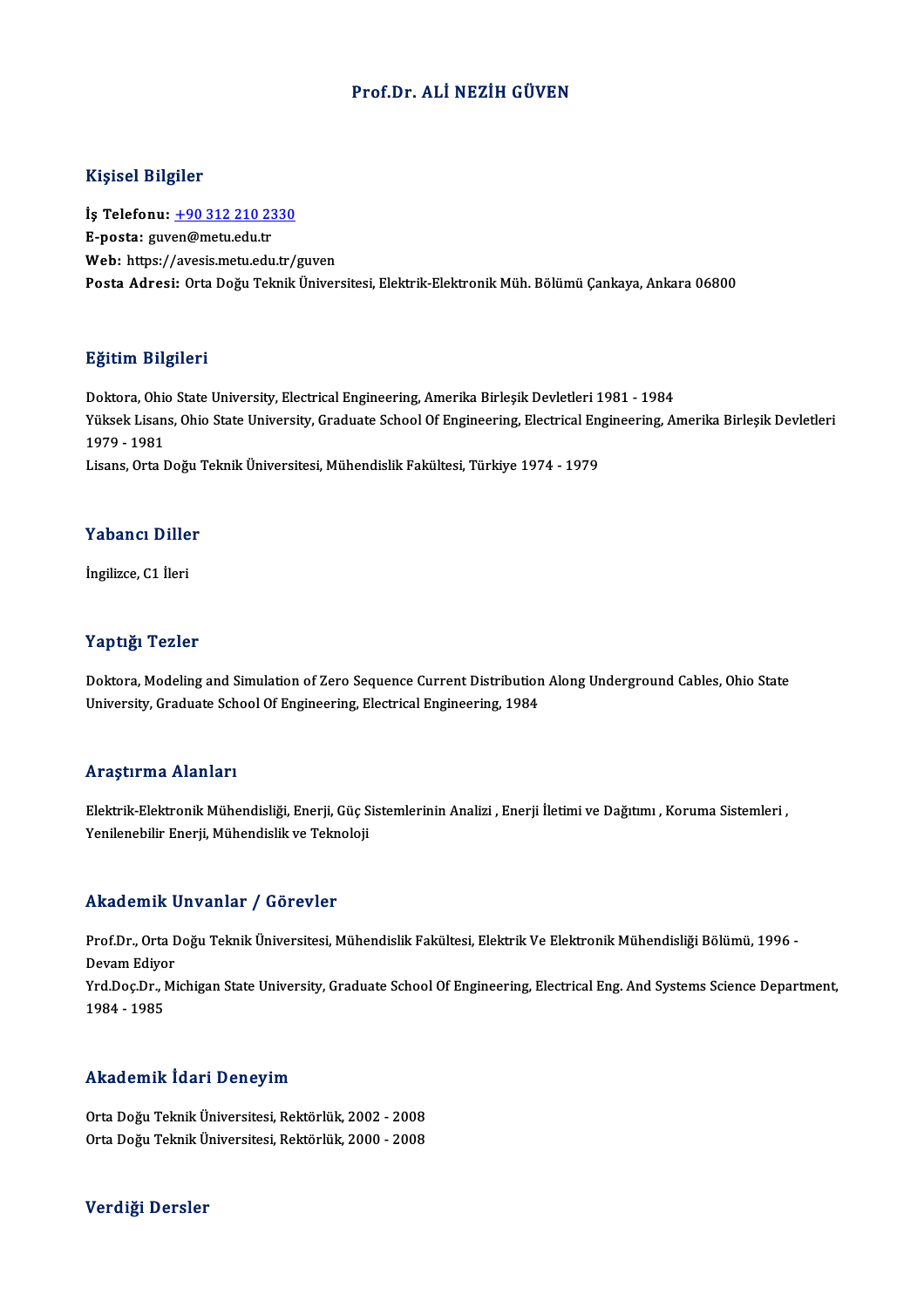Power System Analysis II, Lisans, 2021 - 2022 Power System Analysis II, Lisans, 2021 - 2022<br>ECONOMIC OPERATION OF POWER SYSTEMS, Yüksek Lisans, 2020 - 2021<br>POWER SYSTEM STARU ITV AND DYNAMICS, Yüksek Lisans, 2010 - 2020 Power System Analysis II, Lisans, 2021 - 2022<br>ECONOMIC OPERATION OF POWER SYSTEMS, Yüksek Lisans, 2020 - 2021<br>POWER SYSTEM STABILITY AND DYNAMICS, Yüksek Lisans, 2019 - 2020 POWER SYSTEM STABILITY AND DYNAMICS, Yüksek Lisans, 2019 - 2020<br>Yönetilen Tezler

Yönetilen Tezler<br>Güven A. N. , Monte Carlo based control algorithm for economic feasibility of v2G applications, Yüksek Lisans,<br>K.SAHİNKAYA(Öğrengi), 2019 TURULLA TURIUS<br>Güven A. N. , Monte Carlo base<br>K.ŞAHİNKAYA(Öğrenci), 2019<br>Güven A. N. , CIS based madelli Güven A. N. , Monte Carlo based control algorithm for economic feasibility of v2G applications, Yüksek Lisans,<br>K.ŞAHİNKAYA(Öğrenci), 2019<br>Güven A. N. , GIS based modelling and analysis of unbalanced LV distribution network

K.ŞAHİNKAYA(Öğrenci), 2019<br>Güven A. N. , GIS based modelling and analysis of unbalanced LV distribution networks with distributed energy<br>resources, Yüksek Lisans, İ.ÖZDAMAR(Öğrenci), 2019 Güven A. N. , GIS based modelling and analysis of unbalanced LV distribution networks with distributed energy<br>resources, Yüksek Lisans, İ.ÖZDAMAR(Öğrenci), 2019<br>Güven A. N. , Newton-Raphson based load flow analysis of AC/D

resources, Yüksek Lisans, İ.ÖZDAMAR(Ö<br>Güven A. N. , Newton-Raphson based lo<br>Yüksek Lisans, F.EMRE(Öğrenci), 2019<br>CÜVEN A. N. , Assesment of imnests of Yüksek Lisans, F EMRE(Öğrenci), 2019

GÜVEN A.N., Assessment of impacts of electric vehicles on low voltage distribution networks in Turkey, Yüksek Lisans,<br>A.TEMİZ(Öğrenci), 2015 GÜVEN A. N. , Assessment of impacts of electric vehicles on low voltage distribution networks in Turkey, Yüksek Lisans,<br>A.TEMİZ(Öğrenci), 2015<br>GÜVEN A. N. , Determination of wind power potential and optimal wind power plan

A.TEMİZ(Öğrenci), 2015<br>GÜVEN A. N. , Determination<br>H.ÇETİNAY(Öğrenci), 2014<br>GÜVEN A. N. , Design of a su GÜVEN A. N. , Determination of wind power potential and optimal wind power plant locations in Turkey, Yüksek<br>H.ÇETİNAY(Öğrenci), 2014<br>GÜVEN A. N. , Design of a special protection scheme and supplementary controls regarding

H.ÇETİNAY(Öğrenci), 2014<br>GÜVEN A. N. , Design of a special protection scheme and supplementary controls regardii<br>interconnection between Turkey and Georgia, Yüksek Lisans, Ö.TANIDIR(Öğrenci), 2014<br>CÜVEN A. N. , Ontimal bid GÜVEN A. N. , Design of a special protection scheme and supplementary controls regarding HVDC back to back<br>interconnection between Turkey and Georgia, Yüksek Lisans, Ö.TANIDIR(Öğrenci), 2014<br>GÜVEN A. N. , Optimal bidding s

interconnection between Turkey and Georgia, Yüksek I<br>GÜVEN A. N. , Optimal bidding strategies for day ahead<br>commitment, Yüksek Lisans, A.SHILEH(Öğrenci), 2014<br>CÜVEN A. N. , Optimization of location and number of li GÜVEN A.N. , Optimal bidding strategies for day ahead electricity market by risk constrained stochastic price based un<br>commitment, Yüksek Lisans, A.SHILEH(Öğrenci), 2014<br>GÜVEN A.N. , Optimization of location and number of commitment, Yüksek Lisans, A.SHILEH(Öğrenci), 2014<br>GÜVEN A. N. , Optimization of location and number of lightning arresters in 420 kV substations in turkish high voltage

GÜVEN A. N. , Optimization of location and number of lightning arresters in 420 kV substations in turkish high voltage<br>electricity system, Yüksek Lisans, M.OZAN(Öğrenci), 2014<br>GÜVEN A. N. , Güven A., Maşrik ülkeleri arasın

electricity system, Yüksek Lisans, M.OZAN(Öğrenci), 2014<br>GÜVEN A. N. , Güven A., Maşrik ülkeleri arasındaki senkror<br>G.Yasin(Öğrenci), 2014 GÜVEN A. N. , Güven A., Maşrik ülkeleri arasındaki senkron enterkonneksiyonun teknik değerlendirmesi., Yüksek Lisa<br>G.Yasin(Öğrenci), 2014<br>GÜVEN A. N. , Transmission system security study for Akkuyu Nuclear Power Plant, Yük

G Yasi<br>GÜVE<br>2014<br>CÜVE GÜVEN A. N. , Transmission system security study for Akkuyu Nuclear Power Plant, Yüksek Lisans, S.EREN(Öğrenci)<br>2014<br>GÜVEN A. N. , Güven A., Elektrik piyasası koşullarında sekonder frekans kontrolü rezerv miktarı ve dağılı

2014<br>GÜVEN A. N. , Güven A., Elektrik piyasası koşullarında sekonder frekans kontrolü rezerv miktarı ve dağılımının alan<br>kontrol hatası kriterleri dikkate alınarak belirlenmesi., Yüksek Lisans, A.Geren(Öğrenci), 2014 GÜVEN A. N. , Güven A., Elektrik piyasası koşullarında sekonder frekans kontrolü rezerv miktarı ve dağılımının alan<br>kontrol hatası kriterleri dikkate alınarak belirlenmesi., Yüksek Lisans, A.Geren(Öğrenci), 2014<br>GÜVEN A. N

kontrol hatası kriterleri dikkate alınarak belirlenmesi., Yüksek Lisa<br>GÜVEN A. N. , Optimal determination and allocation of secondary<br>considering ace criteria, Yüksek Lisans, A.GEREN(Öğrenci), 2014<br>CÜVEN A. N. , Stechastic GÜVEN A. N. , Optimal determination and allocation of secondary frequency control reserve in a market environment<br>considering ace criteria, Yüksek Lisans, A.GEREN(Öğrenci), 2014<br>GÜVEN A. N. , Stochastic wind-thermal genera

considering ace criteria, Yüksek Lisans, A.GEREN(Öğrenci), 2014<br>GÜVEN A. N. , Stochastic wind-thermal generation coordination for Turkish day-ahead electricity market, Yükse<br>A.AYDOĞDU(Öğrenci), 2014<br>GÜVEN A. N. , Technical GÜVEN A. N. , Stochastic wind-thermal generation coordination for Turkish day-ahead electricity market, Yüksek Lisans,<br>A.AYDOĞDU(Öğrenci), 2014<br>GÜVEN A. N. , Technical evaluation of synchronous interconnection between Mash A.AYDOĞDU(Öğrenci), 2014

GÜVEN A. N. , Technical evaluation of synchronous interconnection between Mashriq countries, Yüksek Lisans,<br>G.YASİN(Öğrenci), 2014<br>GÜVEN A. N. , Determination of optimum values for voltage setpoints of power stations in Tu

G.YASİN(Öğrenci), 2014<br>GÜVEN A. N. , Determina<br>İ.ELMA(Öğrenci), 2014<br>CÜVEN A. N. , Brise başç GÜVEN A. N. , Determination of optimum values for voltage setpoints of power stations in Turkey, Yüksek Lisans,<br>İ.ELMA(Öğrenci), 2014<br>GÜVEN A. N. , Price based unit commitment with reserve considerations, Yüksek Lisans, A.

İ.ELMA(Öğrenci), 2014<br>GÜVEN A. N. , Price based unit commitment with reserve considerations, Yüksek Lisans, A.OKUŞLUĞ(Öğrenci), 2013<br>GÜVEN A. N. , Distribution network reconfiguration for loss reduction by multi branch exc GÜVEN A. N. , Price based un<br>GÜVEN A. N. , Distribution ne<br>B.GALYMOV(Öğrenci), 2012<br>CÜVEN A. N. , Short term alse GÜVEN A. N. , Distribution network reconfiguration for loss reduction by multi branch exchange method, Yüksek Lisans,<br>B.GALYMOV(Öğrenci), 2012<br>GÜVEN A. N. , Short term electricity price forecasting in Turkish electricity m

**B.GAL<br>GÜVE**<br>2012<br>CÜVE GÜVEN A.N. , Short term electricity price forecasting in Turkish electricity market, Yüksek Lisans, E.ÖZGÜNER(Öğren<br>2012<br>GÜVEN A.N. , Assessment of the effect of hydroelectric power plants' governor settings on low frequen

2012<br>GÜVEN A. N. , Assessment of the effect of hydroelectric power plants' governor settings on low frequency inter area<br>oscillations, Yüksek Lisans, C.GENÇOĞLU(Öğrenci), 2010 GÜVEN A. N. , Assessment of the effect of hydroelectric power plants' governor settings on low frequency inter area<br>oscillations, Yüksek Lisans, C.GENÇOĞLU(Öğrenci), 2010<br>GÜVEN A. N. , Modeling and investigation of fault r

oscillations, Yüksek Lis<br>GÜVEN A. N. , Modeling<br>E.KOÇ(Öğrenci), 2010<br>CÜVEN A. N. , Congesti GÜVEN A. N. , Modeling and investigation of fault ride through capability of variable speed wind turbines, Yüksek Li<br>E.KOÇ(Öğrenci), 2010<br>GÜVEN A. N. , Congestion-driven transmission planning considering incentives for gen

E.KOÇ(Öğrenci), 2010<br>GÜVEN A. N. , Congestion-d<br>O.BÜLENT(Öğrenci), 2008<br>CÜVEN A. N. , Subsynshnan GÜVEN A. N. , Congestion-driven transmission planning considering incentives for generator investmen<br>O.BÜLENT(Öğrenci), 2008<br>GÜVEN A. N. , Subsynchronous resonance analysis for Elbistan-2 Thermal Power Plant, Yüksek Lisans

O.BÜLENT(Öğrenci), 2008<br>GÜVEN A. N. , Subsynchronous resonance analysis for Elbistan-2 Thermal Power Plant, Yüksek Lisans,<br>U.KARAAĞAÇ(Öğrenci), 2002

GÜVEN A.N., An Object oriented approach to geographical information system applications for electric distribution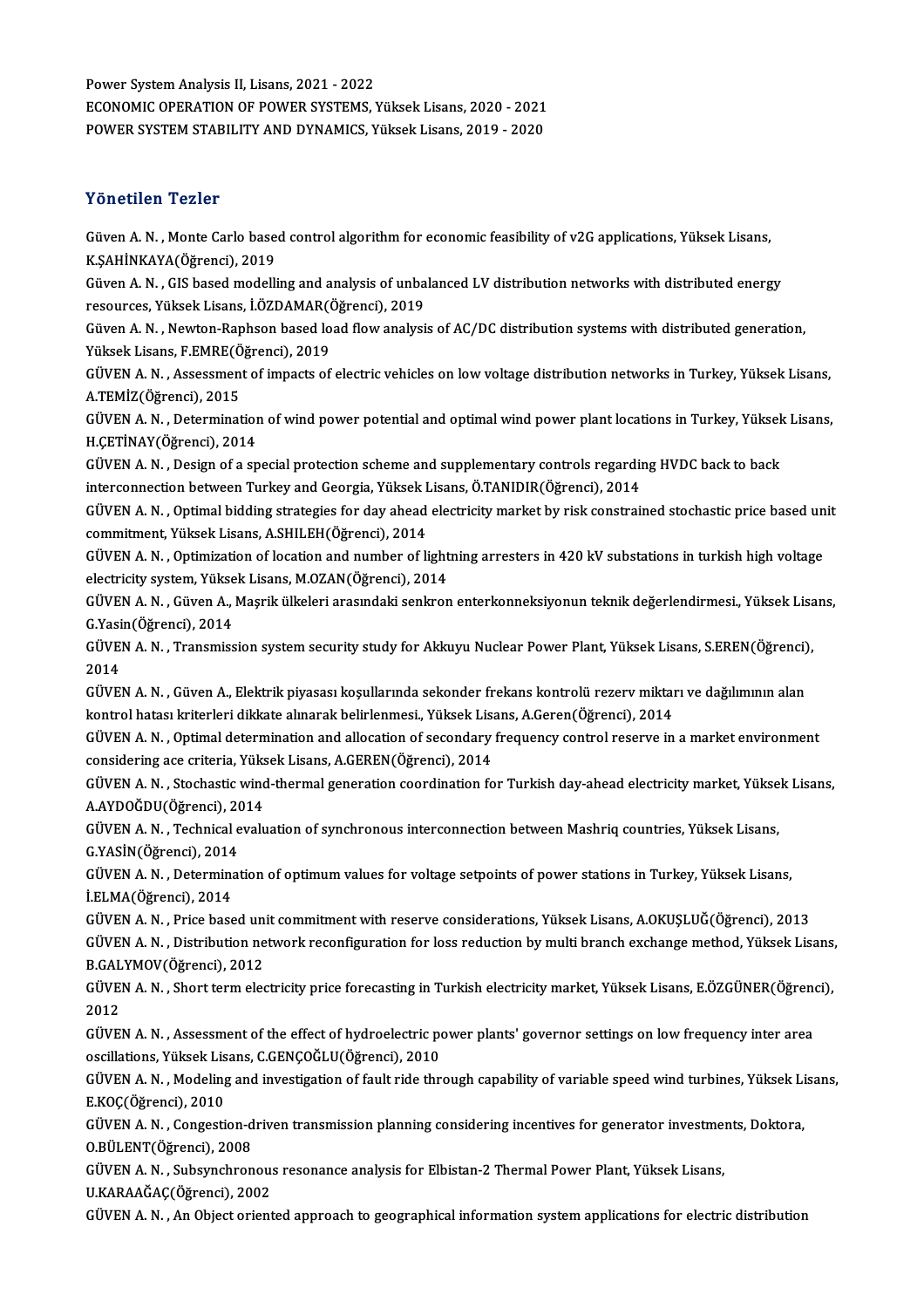systems, Yüksek Lisans, S.YÜREKLİ(Öğrenci), 2001

systems, Yüksek Lisans, S.YÜREKLİ(Öğrenci), 2001<br>GÜVEN A. N. , Evaluation of wheeling based on optimum power flow, Yüksek Lisans, A.KARADEMİR(Öğrenci), 2001<br>GÜVEN A. N. , Suitshing everyeltages en the new intersennestion b systems, Yüksek Lisans, S.YÜREKLİ(Öğrenci), 2001<br>GÜVEN A. N. , Evaluation of wheeling based on optimum power flow, Yüksek Lisans, A.KARADEMİR(Öğrenci), 2<br>GÜVEN A. N. , Switching overvoltages on the new interconnection betw GÜVEN A. N. , Switching overvoltages on the new interconnection between Turkey and Bulgaria, Yüksek Lisans, O.BÜLENT(Öğrenci), 2001 GÜVEN A. N. , Switching overvoltages on the new interconnection between Turkey and Bulgaria, Yüksek Lisans,<br>O.BÜLENT(Öğrenci), 2001<br>GÜVEN A. N. , Determination of real-time external system equivalents for power system cont

O.BÜLENT(Öğrenci), 2001<br>GÜVEN A. N. , Determination of re<br>Lisans, T.ÖZDEN(Öğrenci), 2000<br>CÜVEN A. N. Self excitation of in GÜVEN A. N. , Determination of real-time external system equivalents for power system contingency analysis, Yüksek<br>Lisans, T.ÖZDEN(Öğrenci), 2000<br>GÜVEN A. N. , Self-excitation of induction motors compensated by permanently

Lisans, T.ÖZDEN (Öğrenci<br>GÜVEN A. N. , Self-excitat<br>Z.ÇAKIR (Öğrenci), 2000<br>CÜVEN A. N. , İmplement GÜVEN A. N. , Self-excitation of induction motors compensated by permanently connected capacitors, Yüksek Lisans,<br>Z.ÇAKIR(Öğrenci), 2000<br>GÜVEN A. N. , Implementation of linear programing based optimum power plan, Yüksek Li

Z.ÇAKIR(Öğrenci), 2000<br>GÜVEN A. N. , Implementation of linear programing based optimum power plan, Yüksek Lisans, İ.ALPAY(Öğrenci), 19<br>GÜVEN A. N. , Object oriented graphical editor based power system analysis package impl GÜVEN A. N. , Implement<br>GÜVEN A. N. , Object orie<br>O.ONAY(Öğrenci), 1998<br>CÜVEN A. N. Computer GÜVEN A. N. , Object oriented graphical editor based power system analysis package implementation, Yüksek Lisans,<br>O.ONAY(Öğrenci), 1998<br>GÜVEN A. N. , Computer simulation of substation grounding grid performance, Yüksek Lis

0.0NAY(Öğrenci), 1998<br>GÜVEN A. N. , Computer simulation of substation grounding grid performance, Yüksek Lisans, T.ERTUĞRUL(Öğrenci),<br>1997 GÜVEN A. N. , Computer simulation of substation grounding grid performance, Yüksek Lisans, T.ERTUĞRUL (Öğrenci<br>1997<br>GÜVEN A. N. , Implementation of a communication system for distribution automation based on telephone netw

1997<br>GÜVEN A. N. , Implementation of a communica<br>Yüksek Lisans, H.ALTINOLUK(Öğrenci), 1996<br>GÜVEN A. N. , Desirn ef an autamated mannin GÜVEN A. N. , Implementation of a communication system for distribution automation based on telephone networl<br>Yüksek Lisans, H.ALTINOLUK(Öğrenci), 1996<br>GÜVEN A. N. , Design of an autometed mapping and facilites management

Yüksek Lisans, H.ALTINOLUK(Öğrenci), 1996<br>GÜVEN A. N. , Design of an autometed mapping and facilites management system for electric distribution utilitis in Turkey, Yüksek Lisans, N TUNCER(Öğrenci), 1996

GÜVEN A.N., Trouble call analysis based on automated mapping and facilities management system, Yüksek Lisans, GÜVEN A. N. , Trouble call analysis based on automated mapping and facilities management system, Yüksek Lisans,<br>A.TÜMAY(Öğrenci), 1996<br>GÜVEN A. N. , An Object oriented graphical user interface for power system modeling, Yü

A.TÜMAY(Öğrenci), 1996<br>GÜVEN A. N. , An Object oriented graphical user interface for power system modeling, Yüksek Lisans, Ö.YAZAR(Öğı<br>1995<br>GÜVEN A. N. , Accurate determination of neutral conductor current distribution alo GÜVEN A. N. , An Object oriented graphical user interface for power system modeling, Yüksek Lisans, Ö.YAZAR(Öğr<br>1995<br>GÜVEN A. N. , Accurate determination of neutral conductor current distribution along low voltage feeders,

Lisans,A.AKSU(Öğrenci),1994 GÜVEN A. N. , Accurate determination of neutral conductor current distribution along low voltage feeders, Yüksek<br>Lisans, A.AKSU(Öğrenci), 1994<br>GÜVEN A. N. , Feeder reconfiguration for loss reduction in distribution systems

Lisans<br>GÜVEI<br>1994<br>CÜVEI GÜVEN A. N. , Feeder reconfiguration for loss reduction in distribution systems, Yüksek Lisans, A.DOUSTDAR(Öğrenci)<br>1994<br>GÜVEN A. N. , Design and implementation of a communication controller for supervisory control and dat

1994<br>GÜVEN A. N. , Design and implementation of a comn<br>applications, Yüksek Lisans, İ.BIYIK(Öğrenci), 1993<br>GÜVEN A. N., Quarvaltages in elektris substations el GÜVEN A. N. , Design and implementation of a communication controller for supervisory control and data acquisit<br>applications, Yüksek Lisans, İ.BIYIK(Öğrenci), 1993<br>GÜVEN A. N. , Overvoltages in elektric substations and pro

applications, Yüksek Lisans, İ.BIYIK(Öğrenci), 1993<br>GÜVEN A. N. , Overvoltages in elektric substations and protection with metal oxide surge arresters, Yüksek Lisans,<br>Ü.HIZIROĞLU(Öğrenci), 1993 GÜVEN A. N. , Overvoltages in elektric substations and protection with metal oxide surge arresters, Yüksek Lisans,<br>Ü.HIZIROĞLU(Öğrenci), 1993<br>GÜVEN A. N. , Vector computer implementation of fast decoupled load flow, Yüksek

Ü.HIZIROĞLU(Öğrenci), 1993<br>GÜVEN A. N. , Vector computer implementation of fast decoupled load flow, Yüksek Lisans, S.HIZIROĞLU(<br>GÜVEN A. N. , Analysis of transient recovery voltages across high voltage circuit breakers, Y GÜVEN A. N. , Vector co<br>GÜVEN A. N. , Analysis<br>T.CAN(Öğrenci), 1991<br>CÜVEN A. N. , Fault ana GÜVEN A.N. , Analysis of transient recovery voltages across high voltage circuit breakers, Yüksek Lisans<br>T.CAN(Öğrenci), 1991<br>GÜVEN A.N. , Fault analysis based on sparse vector methods, Yüksek Lisans, J.BADRAN(Öğrenci), 19

T.CAN(Öğrenci), 1991<br>GÜVEN A. N. , Fault analysis based on sparse vector methods, Yüksek Lisans, J.BADRAN(Öğrenci), 1991<br>GÜVEN A. N. , Short-term thermal unit commitment by dynamic programming approach, Yüksek Lisans,<br>E.CÖ GÜVEN A. N. , Fault analysi:<br>GÜVEN A. N. , Short-term th<br>E.GÖKÇAY(Öğrenci), 1991<br>CÜVEN A. N. , Distribution

GÜVEN A. N. , Short-term thermal unit commitment by dynamic programming approach, Yüksek Lisans,<br>E.GÖKÇAY(Öğrenci), 1991<br>GÜVEN A. N. , Distribution substation control and monitoring based on an industrial MS-DOS computer, E.GÖKÇAY(Öğrenci), 199<br>GÜVEN A. N. , Distribution<br>İ.BATUR(Öğrenci), 1991<br>CÜVEN A. N. , İnculation GÜVEN A. N. , Distribution substation control and monitoring based on an industrial MS-DOS compu<br>İ.BATUR(Öğrenci), 1991<br>GÜVEN A. N. , Insulation coordination study for Hilal/İzmir gas insulated substation, Yüksek Lisans,<br>s

İ.BATUR(Öğrenci), 1991<br>GÜVEN A. N. , Insulation coord<br>S.ŞERİFEKEN(Öğrenci), 1990<br>CÜVEN A. N. , Short tarm on li S. ŞERİFEKEN (Öğrenci), 1990

GÜVEN A. N. , Short-term on-line load forecasting algorithms in power systems, Yüksek Lisans, İ.BESLEME(Öğrenci),<br>1988

# SCI, SSCI ve AHCI İndekslerine Giren Dergilerde Yayınlanan Makaleler

- CI, SSCI ve AHCI İndekslerine Giren Dergilerde Yayınlanan Makaleler<br>I. CVaR-based stochastic wind-thermal generation coordination for Turkish electricity market<br>AYDOCDUA TORR O. CÜVENA N COST VOTING MUCROSTING<br>CVaR-based stochastic wind-ther<br>AYDOGDU A., TOR B. O. , GÜVEN A. N.<br>JOUPNAL OF MODERN POWER SYSTE CVaR-based stochastic wind-thermal generation coordination for Turkish electricity market<br>AYDOGDU A., TOR B. O. , GÜVEN A. N.<br>JOURNAL OF MODERN POWER SYSTEMS AND CLEAN ENERGY, cilt.7, sa.5, ss.1307-1318, 2019 (SCI İndeksle AYDOGDU A.,<br>JOURNAL OF<br>Giren Dergi)<br>Dunamia an I . JOURNAL OF MODERN POWER SYSTEMS AND CLEAN ENERGY, cilt.7, sa.5, ss.1307-1318, 2019 (SCI indeksler Giren Dergi)<br>II. Dynamic optimization of long term primary electric distribution network investments based on<br>planning m
- Giren Dergi)<br>II. Dynamic optimization of long term primary electric distribution network investments based on<br>planning metrics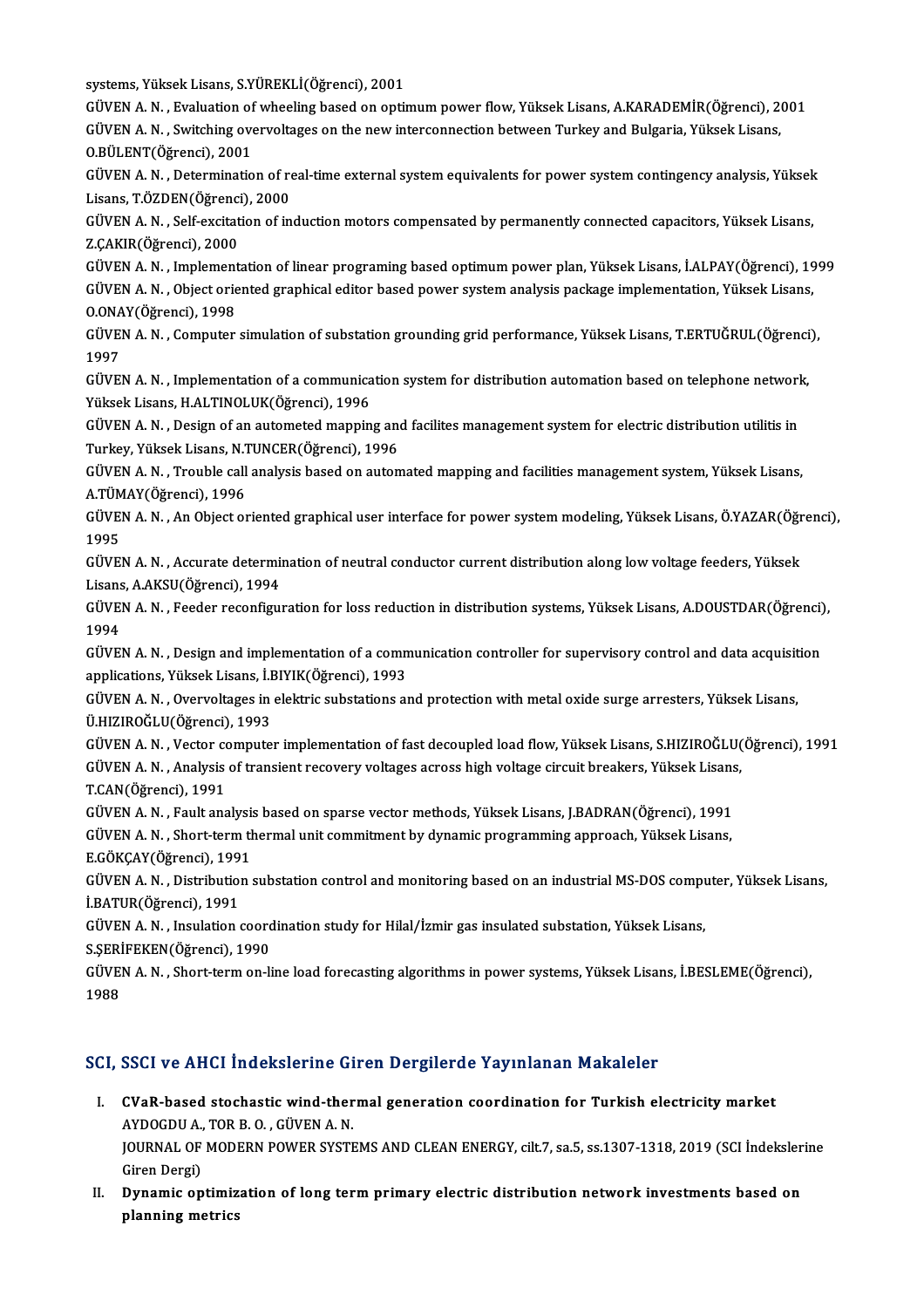Tor O.B., CEBECIM.E., KOCM., Guven A.N.

Tor O. B. , CEBECI M. E. , KOC M., Guven A. N.<br>JOURNAL OF THE FACULTY OF ENGINEERING AND ARCHITECTURE OF GAZI UNIVERSITY, cilt.33, sa.1, ss.227-237,<br>2018 (SSL Indekslering Cirer Dergi) Tor O. B. , CEBECI M. E. , KOC M., Guve<br>JOURNAL OF THE FACULTY OF ENGI<br>2018 (SCI İndekslerine Giren Dergi)<br>Implementation of low veltage e

I I. Implementation of low voltage express feeder (LVEF) to reduce of no-load losses of distribution<br>III. Implementation of low voltage express feeder (LVEF) to reduce of no-load losses of distribution<br>III. Implementation 2018 (SCI İndekslerine Giren Dergi)<br>Implementation of low voltage express feeder (LVEF) to<br>transformers which suffer high seasonal load deviation<br>Ter O B - CERECLM E - KAS N- COKTEREM, KALKAN E- VILMA Implementation of low voltage express feeder (LVEF) to reduce of no-load losses of dis<br>transformers which suffer high seasonal load deviation<br>Tor O. B. , CEBECI M. E. , KAS N., GOKTEPE M., KALKAN E., YILMAZ S. C. , GUNDOGD transformers which suffer high seasonal load deviation<br>Tor O. B. , CEBECI M. E. , KAS N., GOKTEPE M., KALKAN E., YILMAZ S. C. , GUNDOGDU A., GÜVEN A. N.<br>JOURNAL OF THE FACULTY OF ENGINEERING AND ARCHITECTURE OF GAZI UNIVER Tor O. B. , CEBECI M. E. , KAS N., GOK<br>JOURNAL OF THE FACULTY OF ENGI<br>2018 (SCI İndekslerine Giren Dergi)<br>Ontimal siting and sizing of wind JOURNAL OF THE FACULTY OF ENGINEERIN<br>2018 (SCI Indekslerine Giren Dergi)<br>IV. Optimal siting and sizing of wind farms<br>CETINAV H. KUIDERS E.A. CUVEN A.N. 2018 (SCI Indekslerine Giren Dergi)<br>**Optimal siting and sizing of wind far**<br>CETINAY H., KUIPERS F.A., GÜVEN A.N.<br>RENEWARLE ENERCY si<sup>1</sup>t 101, SS 51, 59 Optimal siting and sizing of wind farms<br>CETINAY H., KUIPERS F. A. , GÜVEN A. N.<br>RENEWABLE ENERGY, cilt.101, ss.51-58, 2017 (SCI İndekslerine Giren Dergi)<br>Probobilistis dau abord sustam marginal prise forasasting with ANN CETINAY H., KUIPERS F. A. , GÜVEN A. N.<br>RENEWABLE ENERGY, cilt.101, ss.51-58, 2017 (SCI İndekslerine Giren Dergi)<br>V. Probabilistic day-ahead system marginal price forecasting with ANN for the Turkish electricity<br>market RENEW<sub>4</sub><br>Probab<br>market<br>07CUNE OZGUNERE.,TORO.B. ,GÜVENA.N. market<br>OZGUNER E., TOR O. B. , GÜVEN A. N.<br>TURKISH JOURNAL OF ELECTRICAL ENGINEERING AND COMPUTER SCIENCES, cilt.25, sa.6, ss.4923-4935, 2017<br>(SCI İndekslerine Ciren Dergi) OZGUNER E., TOR O. B. , GÜVEN<br>TURKISH JOURNAL OF ELECTR<br>(SCI İndekslerine Giren Dergi)<br>Promoting the Investment c TURKISH JOURNAL OF ELECTRICAL ENGINEERING AND COMPUTER S<br>(SCI Indekslerine Giren Dergi)<br>VI. Promoting the Investment on IPPs for Optimal Grid Planning<br>TOP O B. CUVEN A N. Shabidabnow M. (SCI İndekslerine Giren Dergi)<br>VI. Promoting the Investment on IPPs for Optimal Grid Planning<br>TOR O. B., GÜVEN A. N., Shahidehpour M. Promoting the Investment on IPPs for Optimal Grid Planning<br>TOR O. B. , GÜVEN A. N. , Shahidehpour M.<br>IEEE TRANSACTIONS ON POWER SYSTEMS, cilt.25, sa.3, ss.1743-1750, 2010 (SCI İndekslerine Giren Dergi)<br>Consection driven tr TOR O. B., GÜVEN A. N., Shahidehpour M.<br>IEEE TRANSACTIONS ON POWER SYSTEMS, cilt.25, sa.3, ss.1743-1750, 2010 (SCI Indekslerine Giren D<br>VII. Congestion-driven transmission planning considering the impact of generator expan **THE TRANSACTIONS ON POWER SYSTEM:**<br>**Congestion-driven transmission plan**<br>TOR O. B. , GÜVEN A. N. , Shahidehpour M.<br>JEEE TPANSACTIONS ON POWER SYSTEM: VII. Congestion-driven transmission planning considering the impact of generator expansion<br>TOR O. B., GÜVEN A. N., Shahidehpour M.<br>IEEE TRANSACTIONS ON POWER SYSTEMS, cilt.23, sa.2, ss.781-789, 2008 (SCI Indekslerine Giren TOR O. B., GÜVEN A. N., Shahidehpour M.<br>IEEE TRANSACTIONS ON POWER SYSTEMS, cilt.23, sa.2, ss.781-789, 2008 (SCI İndekslerine Giren Der<br>VIII. Dependency-based algorithms for vector processing of sparse matrix forward backw **IEEE TRANSACTIONS ON POW<br>Dependency-based algorit<br>substitutions - Discussion**<br>Cuven N. Avkanat C **Dependency-based<br>substitutions - Dis<br>Guven N., Aykanat C.<br>IEEE TRANSACTIONS** substitutions - Discussion<br>Guven N., Aykanat C.<br>IEEE TRANSACTIONS ON POWER SYSTEMS, cilt.11, sa.1, ss.205, 1996 (SCI İndekslerine Giren Dergi)<br>Annligation of geographic information quetam to distribution information qunnor Guven N., Aykanat C.<br>IEEE TRANSACTIONS ON POWER SYSTEMS, cilt.11, sa.1, ss.205, 1996 (SCI Indekslerine Giren Dergi)<br>IX. Application of geographic information system to distribution information support - Discussion<br>Guven N. **IEEE TRANSACTION<br>Application of ge<br>Guven N., Tunali E.<br>IEEE TRANSACTION** Application of geographic information system to distribution information support - Disc<br>Guven N., Tunali E.<br>IEEE TRANSACTIONS ON POWER SYSTEMS, cilt.11, sa.1, ss.197, 1996 (SCI İndekslerine Giren Dergi)<br>Object oriented pro Guven N., Tunali E.<br>IEEE TRANSACTIONS ON POWER SYSTEMS, cilt.11, sa.1, ss.197, 1996 (SCI İndekslerine Gir<br>X. Object-oriented programming, C++ and power system simulation - Discussion<br>Cuven N. Sonnut C. **IEEE TRANSACTIONS<br>Object-oriented pr<br>Guven N., Senyurt G.<br>IEEE TPANSACTIONS** Object-oriented programming, C++ and power system simulation - Discussion<br>Guven N., Senyurt G.<br>IEEE TRANSACTIONS ON POWER SYSTEMS, cilt.11, sa.1, ss.213, 1996 (SCI İndekslerine Giren Dergi)<br>TECHNICAL AND ECONOMIC EEASIBILI Guven N., Senyurt G.<br>IEEE TRANSACTIONS ON POWER SYSTEMS, cilt.11, sa.1, ss.213, 1996 (SCI Indekslerine Giren Dergi)<br>XI. TECHNICAL AND ECONOMIC-FEASIBILITY OF CONVERSION TO A HIGHER VOLTAGE DISTRIBUTION<br>OZAY N., GUVEN A. N. TEEE TRANSACTIONS ON POWER SYSTEMS, cilt.11<br>TECHNICAL AND ECONOMIC-FEASIBILITY OF<br>OZAY N., GUVEN A. N. , TURELI A., DEMIROGLU M.<br>JEE PROCEEDINCS CENERATION TRANSMISSION TECHNICAL AND ECONOMIC-FEASIBILITY OF CONVERSION TO A HIGHER VOLTAGE DISTRIBUT<br>OZAY N., GUVEN A. N. , TURELI A., DEMIROGLU M.<br>IEE PROCEEDINGS-GENERATION TRANSMISSION AND DISTRIBUTION, cilt.142, sa.5, ss.468-472, 1995 (SCI<br> **OZAY N., GUVEN A. N. , TU.<br>IEE PROCEEDINGS-GENER<br>İndekslerine Giren Dergi)** IEE PROCEEDINGS-GENERATION TRANSMISSION AND DISTRIBUTION, cilt.142, sa.5, ss.468-472, 1995 (SCI<br>Indekslerine Giren Dergi)<br>XII. ALGORITHMS FOR EFFICIENT VECTORIZATION OF REPEATED SPARSE POWER-SYSTEM NETWORK<br>COMPUTATIONS **indekslerine Giren<br>ALGORITHMS FO<br>COMPUTATIONS** ALGORITHMS FOR EFFICIENT V<br>COMPUTATIONS<br>AYKANAT C., OZGU O., GÜVEN A. N.<br>IEEE TRANSACTIONS ON POWER S COMPUTATIONS<br>AYKANAT C., OZGU O., GÜVEN A. N.<br>IEEE TRANSACTIONS ON POWER SYSTEMS, cilt.10, sa.1, ss.448-456, 1995 (SCI İndekslerine Giren Dergi) AYKANAT C., OZGU O., GÜVEN A. N.<br>IEEE TRANSACTIONS ON POWER SYSTEMS, cilt.10, sa.1, ss.448-456, 1995 (SCI indekslerine Giren Dergi)<br>XIII. A PROPOSED APPLICATION OF AN INDUSTRIAL DOS COMPUTER FOR DISTRIBUTION SUBSTATION **IEEE TRANSACTIONS ON POWER<br>A PROPOSED APPLICATION O<br>MONITORING AND CONTROL** A PROPOSED APPLICATION<br>MONITORING AND CONTROL<br>BATUR I., GUVEN A. N. , OZAY N.<br>JEEE TRANSACTIONS ON POWEL MONITORING AND CONTROL<br>BATUR I., GUVEN A. N. , OZAY N.<br>IEEE TRANSACTIONS ON POWER DELIVERY, cilt.9, sa.2, ss.729-735, 1994 (SCI İndekslerine Giren Dergi)<br>ANALYSIS OE CROUND FAIJL T CURRENT DISTRIRITION ALONC UNDERCROUND CA BATUR I., GUVEN A. N. , OZAY N.<br>IEEE TRANSACTIONS ON POWER DELIVERY, cilt.9, sa.2, ss.729-735, 1994 (SCI İndekslerine Giren De:<br>XIV. ANALYSIS OF GROUND FAULT CURRENT DISTRIBUTION ALONG UNDERGROUND CABLES<br>CUVEN A.N. SEB **IEEE TRANSACTIONS<br>ANALYSIS OF GROU<br>GUVEN A. N. , SEBO S.<br>IEEE TRANSACTIONS** XIV. ANALYSIS OF GROUND FAULT CURRENT DISTRIBUTION ALONG UNDERGROUND CABLES<br>GUVEN A. N., SEBO S.<br>IEEE TRANSACTIONS ON POWER DELIVERY, cilt.1, sa.4, ss.9-18, 1986 (SCI İndekslerine Giren Dergi)

# Diğer Dergilerde Yayınlanan Makaleler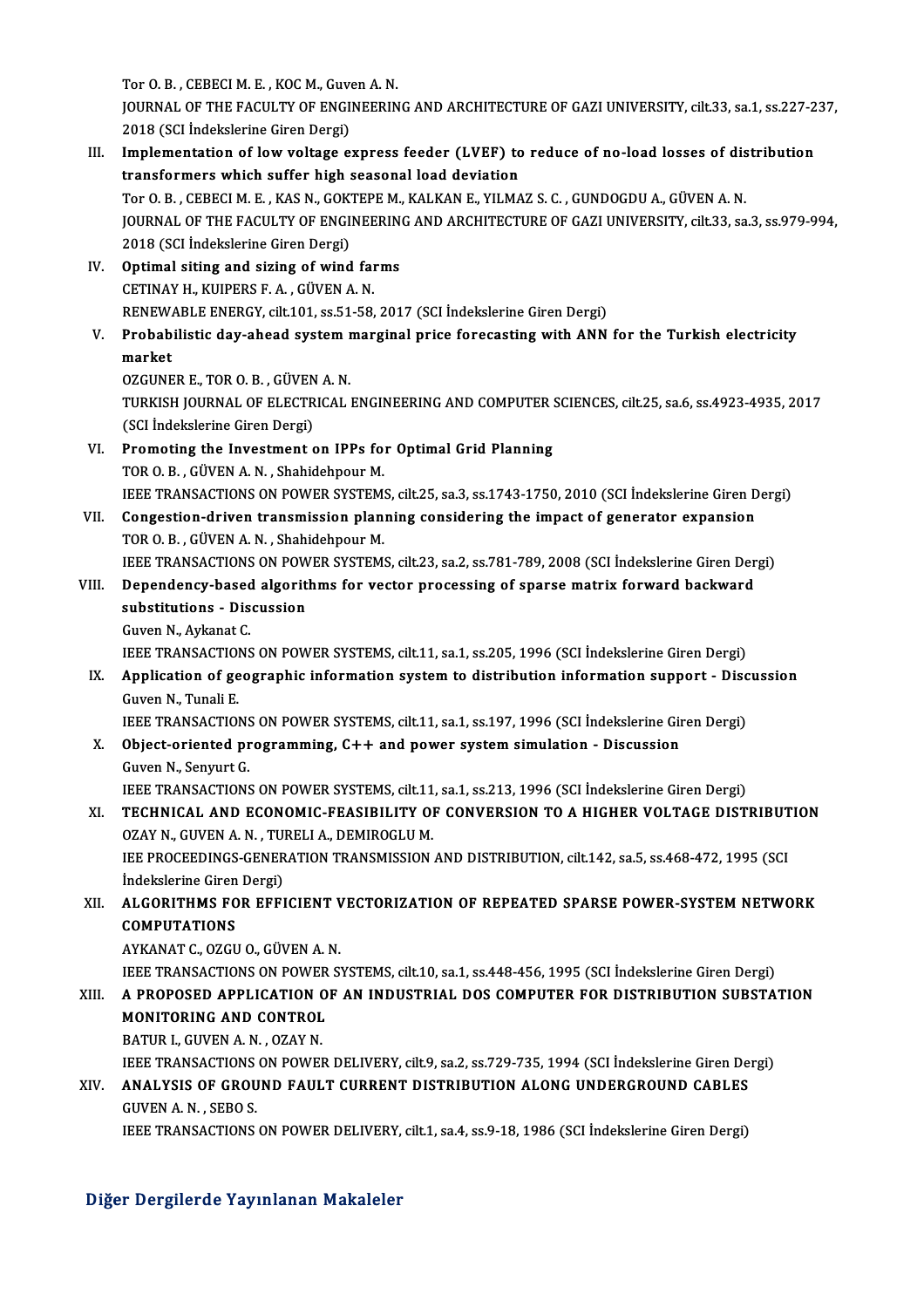I. Bölgeler Arası Düşük Frekanslı Generatör Salınımlarını Sönümleyici Faktörler ve Türkiye ENTSO-E Bölgeler Arası Düşük Frekanslı Generat<br>CESA Enterkonneksiyonu için Çözümler<br>Censeğlu C. TOP P.O. GÜVEN A.N Bölgeler Arası Düşük Frekanslı<br>CESA Enterkonneksiyonu için Çö<br>Gençoğlu C., TOR B. O. , GÜVEN A. N.<br>EMO Bilimaal Dargi silt 1, 89 1, 89 30 CESA Enterkonneksiyonu için Çözümler<br>Gençoğlu C., TOR B. O. , GÜVEN A. N.<br>EMO Bilimsel Dergi, cilt.1, sa.1, ss.39-44, 2011 (Diğer Kurumların Hakemli Dergileri)<br>Değiskan Hızlı Rüzgen Türbinlerinin Madellermesi ve Arıra Sann

Gençoğlu C., TOR B. O. , GÜVEN A. N.<br>EMO Bilimsel Dergi, cilt.1, sa.1, ss.39-44, 2011 (Diğer Kurumların Hakemli Dergileri)<br>II. Değişken Hızlı Rüzgar Türbinlerinin Modellenmesi ve Arıza Sonrası Sisteme Katkı Yetenekleri EMO Bilimsel<br>De<mark>ğişken Hı:</mark><br>İncelenmesi<br>KOC E. CÜVEI

KOÇE.,GÜVENA.N.

EMO Bilimsel Dergi, cilt.1, ss.51-55, 2011 (Diğer Kurumların Hakemli Dergileri)

## Hakemli Kongre / Sempozyum Bildiri Kitaplarında Yer Alan Yayınlar

akemli Kongre / Sempozyum Bildiri Kitaplarında Yer Alan Yayınlar<br>I. Price Based Unit Commitment for Bidding Strategies in Turkish Market Under Unit and System<br>Constreints Price Based<br>Constraints<br>OVUSLUČA Price Based Unit Commitment for Bidding Strategie<br>Constraints<br>OKUŞLUĞ A., GÜVEN A. N. , Tor O. B. , BARA A., Oprea S. V.<br><sup>Oth Intornational Conference on ENERCY and ENVIRONM</sub></sup>

Constraints<br>OKUŞLUĞ A., GÜVEN A. N. , Tor O. B. , BARA A., Oprea S. V.<br>8th International Conference on ENERGY and ENVIRONMENT (CIEM), Bucharest, Romanya, 19 - 20 Ekim 2017, OKUŞLUČ<br>8th Interi<br>ss.59-63<br>Impleme 8th International Conference on ENERGY and ENVIRONMENT (CIEM), Bucharest, Romanya, 19 - 20 Ekim 2017,<br>ss.59-63<br>II. Implementation of 1 kV on LV feeders: A smart alternative to MV line investments to solve voltage<br>drop prob

ss.59-63<br>Implementation of 1 kV on LV<br>drop problems at LV systems<br>Önen K. Cebesi M. E. TOP P. O. P Implementation of 1 kV on LV feeders: A smart alternative to MV<br>drop problems at LV systems<br>Özen K., Cebeci M. E. , TOR B. O. , Batar G., Kılıç A., Türkmen Ü., GÜVEN A. N.<br>Eth International Istanbul Smart Crids and Cities

drop problems at LV systems<br>Özen K., Cebeci M. E. , TOR B. O. , Batar G., Kılıç A., Türkmen Ü., GÜVEN A. N.<br>5th International Istanbul Smart Grids and Cities Congress and Fair, ICSG 2017, İstanbul, Türkiye, 19 - 21 Nisan<br>2 Özen K., Cebeci M. E., TOR B. O., Batar G., Kılıç A., Türkmen Ü., GÜVEN A. N. 5th International Istanbul Smart Grids and Cities Congress and Fair, ICSG 2017, İstanbul, Türkiye, 19 - 21 Nisan<br>2017, ss.27-31<br>III. Theoretical and Practical Aspects of Implementing a Low Voltage Express Feeder between Ne

2017, ss.27-31<br>Theoretical and Practical Aspects of Implementing a<br>Distribution Transformers to Reduce Annual Losses<br>KAS N. TOR O. B., CERECIM E., COKTEREM, KALKANE, V. Theoretical and Practical Aspects of Implementing a Low Voltage Express Feeder betwee<br>Distribution Transformers to Reduce Annual Losses<br>KAS N., TOR O. B. , CEBECI M. E. , GOKTEPE M., KALKAN E., YILMAZ S. C. , GÜVEN A. N. ,

Distribution Transformers to Reduce Annual Losses<br>KAS N., TOR O. B. , CEBECI M. E. , GOKTEPE M., KALKAN E., YILMAZ S. C. , GÜVEN A. N. , GUNDOGDU A.<br>5th International Istanbul Smart Grid and Cities Congress and Fair (ICSG) KAS N., T<br>5th Interi<br>ss.70-74<br>Impleme IV. Implementation of 1 kV on LV feeders: a smart alternative to MV line investments to solve voltage<br>IV. Implementation of 1 kV on LV feeders: a smart alternative to MV line investments to solve voltage<br>drop problems at L

ss.70-74<br>IV. Implementation of 1 kV on LV feeders: a smart alternative to MV line investments to solve voltage<br>drop problems at LV systems Implementation of 1 kV on LV feeders: a smart alternative to MV line in<br>drop problems at LV systems<br>OZENA K., CEBECI M. E. , TOR O. B. , BATAR G., KILIC A., TURKMEN U., GÜVEN A. N.<br>Eth International Istanbul Smart Crid and

5th International Istanbul Smart Grid and Cities Congress and Fair (ICSG), İstanbul, Türkiye, 19 - 21 Nisan 2017, ss.31-35 OZENA K<br>5th Interi<br>ss.31-35<br>Ontiming

- V. Optimization of long-term investments of electric distribution systems considering planning metrics KOCM.,TORO.B. ,CEBECIM.E. ,GÜVENA.N. ,GULERF.,TASKINH.,TUNCERA.,OKULU. Optimization of long-term investments of electric distribution systems considering planning metric<br>KOC M., TOR O. B. , CEBECI M. E. , GÜVEN A. N. , GULER F., TASKIN H., TUNCER A., OKUL U.<br>5th International Istanbul Smart G KOC M., T<br>5th Interi<br>ss.60-64<br>Ecasibili 5th International Istanbul Smart Grid and Cities Congress and Fair (ICSG), İstanbul, Türkiye, 19 - 21 Nisan 20<br>ss.60-64<br>VI. Feasibility of distributing electric power through single-phase transformers at rural regions of<br>T
- ss.60-64<br>VI. Feasibility of distributing electric power through single-phase transformers at rural regions of<br>Turkey based on rural characteristic indices ERDAGİSTANLİN.,YUKSELH.,SAGİRD.,YİLMAZ I.,KocM.,CebeciM.E. ,TorO.B. ,GÜVENA.N.

Turkey based on rural characteristic indices<br>ERDAGİSTANLİ N., YUKSEL H., SAGİR D., YİLMAZ I., Koc M., Cebeci M. E. , Tor O. B. , GÜVEN A. N.<br>2017 IEEE Power and Energy Conference at Illinois, PECI 2017, Illinois, Amerika B ERDA<br>2017<br>2017<br>Deter 2017 IEEE Power and Energy Conference at Illinois, PECI 2017, Illinois, Amerika Birleşik Devletleri, 23 - 24<br>2017<br>VII. Determination of zonal power demand S-curves with GA based on top-to-bottom and end-use<br>annroaches

2017<br>Determinati<br>approaches<br>TURSUN E. CI Determination of zonal power demand S-curves with GA based of<br>approaches<br>TURSUN F., CEBECI M. E. , TOR O. B. , SAHIN A., TASKIN H. G. , GÜVEN A. N.<br>4th International Istanbul Smart Crid Congress and Feir (ICSC), Istanbul

approaches<br>TURSUN F., CEBECI M. E. , TOR O. B. , SAHIN A., TASKIN H. G. , GÜVEN A. N.<br>4th International Istanbul Smart Grid Congress and Fair (ICSG), İstanbul, Türkiye, 20 - 21 Nisan 2016, ss.33-37<br>Assessment of Impests of

# TURSUN F., CEBECI M. E., TOR O. B., SAHIN A., TASKIN H. G., GÜVEN A. N.<br>4th International Istanbul Smart Grid Congress and Fair (ICSG), İstanbul, Türkiye, 20 - 21 Nisa<br>VIII. Assessment of Impacts of Electric Vehicles on LV 4th International Istan<br>Assessment of Impa<br>TEMIZ A., GÜVEN A. N.<br>IEEE International Ene Assessment of Impacts of Electric Vehicles on LV Distribution Networks in Turkey<br>TEMIZ A., GÜVEN A. N.<br>IEEE International Energy Conference (ENERGYCON), Leuven, Belçika, 4 - 08 Nisan 2016

TEMIZ A., GÜVEN A. N.<br>IEEE International Energy Conference (ENERGYCON), Leuven, Belçika, 4 - 08 Nisan 2016<br>IX. A Geographical Zoning Methodology for Nodal Transmission Use-of-System Tariffs<br>Cobosi M. E., Tor O. B., Consosu **IEEE International Energy Conference (ENERGY**<br>**A Geographical Zoning Methodology for N**<br>Cebeci M. E. , Tor O. B. , Gencoglu C., Guven A. N.<br>Conoral Meeting of the IEEE Bourer and Energy Cebeci M. E. , Tor O. B. , Gencoglu C., Guven A. N.<br>General Meeting of the IEEE-Power-and-Energy-Society, California, Amerika Birleşik Devletleri, 22 - 26 Temmuz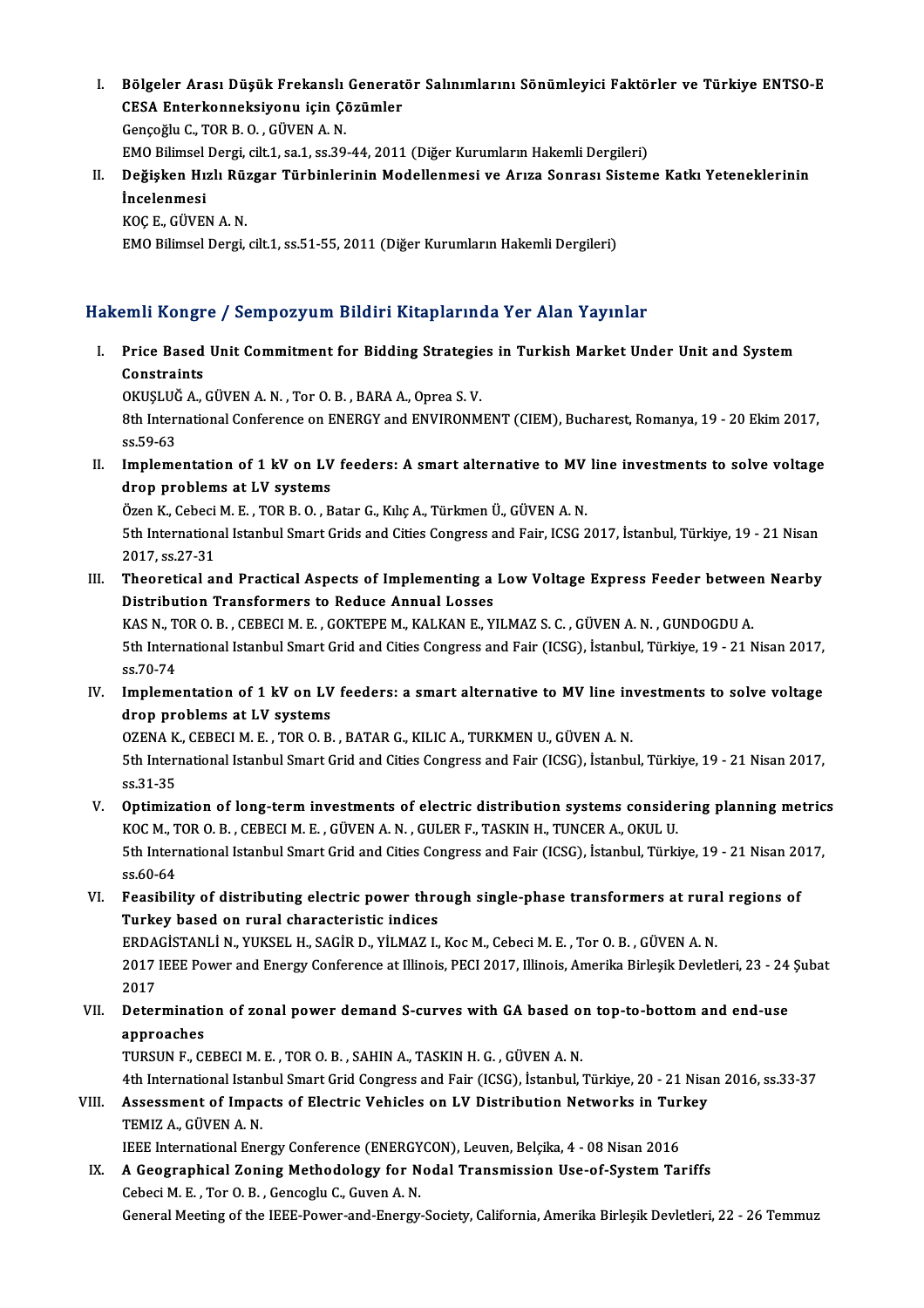2012

X. Investigation of Necessary Transmission Enforcements at the Balkan Region of ENTSO E in the Sense 2012<br>Investigation of Necessary Transmission Enforcements at<br>of Inter area oscillations after Interconnection of Turkey<br>Ter O.B., SibanginG, ÖZGÜR IN ERKUTG, GÜVENAN Investigation of Necessary Transmission Enforce<br>of Inter area oscillations after Interconnection o<br>Tor O. B., Cihangir G., ÖZGÜR T., ERKUT C., GÜVEN A. N.<br>2011 Preceedings of El ECO 7th International Corf. on l 2011 Proceedings of ELECO 7th International Conf. on Electrical and Electronics Engineering,, Bursa, Türkiye, 1<br>04 Aralık 2011 Tor O. B., Cihangir G., ÖZGÜR T., ERKUT C., GÜVEN A. N. 2011 Proceedings of ELECO 7th International Conf. on Electrical and Electronics Engineering,, B<br>04 Aralık 2011<br>XI. Transmission and substation expansion planning using mixed integer programming<br>Coboci M. E. EREN S. Tor O. 04 Aralık 2011<br>Transmission and substation expansi<br>Cebeci M. E. , EREN S., Tor O. B. , Güven N.<br>42rd North American Bower Symposium Transmission and substation expansion planning using mixed integer programming<br>Cebeci M. E. , EREN S., Tor O. B. , Güven N.<br>43rd North American Power Symposium, NAPS 2011, Boston, MA, Amerika Birleşik Devletleri, 04 Ağusto Cebeci M. E. , ERE<br>43rd North Amer<br>06 Ağustos 2011<br>Promoting the i 43rd North American Power Symposium, NAPS 2011, Boston, MA, An<br>06 Ağustos 2011<br>XII. Promoting the investment on IPPs for optimal grid planning<br>Tor Q. Mohammad S. CÜVEN A. N 06 Ağustos 2011<br><mark>Promoting the investment on I</mark><br>Tor O., Mohammad S., GÜVEN A. N.<br>2011 IEEE Boucr and Energy Socie Promoting the investment on IPPs for optimal grid planning<br>Tor O., Mohammad S., GÜVEN A. N.<br>2011 IEEE Power and Energy Society General Meeting, Detroit, MI, USA, Amerika Birleşik Devletleri, 24 - 29<br>Temmus 2011 Tor O., Mohami<br>2011 IEEE Pow<br>Temmuz 2011<br>Dožiskon Hurl 2011 IEEE Power and Energy Society General Meeting, Detroit, MI, USA, Amerika Birleşik Devletleri, 24 - 29<br>Temmuz 2011<br>XIII. Değişken Hızlı Rüzgar Türbinlerinin Modellenmesi ve Arıza Sonrası Sisteme Katkı Yeteneklerinin<br>İn Temmuz 2011<br>Değişken Hızlı Rüzgar Türbinlerinin Modellenmesi ve Arıza Sonrası Sisteme Katkı Yeteneklerini<br>İncelenmesi Modeling and investigation of fault ride through capability of variable speed wind<br>turbines Değişken<br>İncelenm<br>turbines<br><sup>Kog E</sup> CÜ Incelenmesi Modeling and investigation of fault ride through capability of variable speed wind<br>turbines<br>Koç E., GÜVEN A. N. Electrical-Electronics-Computer Eng.Symposium,Bursa,Türkiye,2 -05Aralık2010, cilt.1, ss.22-26 Koç E., GÜVEN A. N.<br>Electrical-Electronics-Computer Eng. Symposium, Bursa, Türkiye, 2 - 05 Aralık 2010, cilt.1, ss.22-26<br>XIV. Damping measures against low frequency inter area oscillations and solutions for Turkey ENTSO-E<br> Electrical-Electronics-Computer Eng. Symposium, Bursa, Türkiye, 2 - 05 Aralık 2010, cilt.1, ss.22-26<br>Damping measures against low frequency inter area oscillations and solutions for Turkey ENTSO-E<br>CESA interconnection Bölg Damping measures against low frequency inter area osci<br>CESA interconnection Bölgeler arasi düşük frekansli gene<br>Türkiye ENTSO-E CESA enterkonneksiyonu için çözümler<br>Censeğlu C. Tör O.B. Güyen M CESA interconnection Bölgeler arasi düşük frekansli generatör salinimlarini sönümleyici faktörler ve<br>Türkiye ENTSO-E CESA enterkonneksiyonu için çözümler<br>Gençoğlu C., Tör O. B., Güven N. Türkiye ENTSO-E CESA enterkonneksiyonu için çözümler<br>Gençoğlu C., Tör O. B. , Güven N.<br>2010 7th National Conference on Electrical, Electronics and Computer Engineering, ELECO 2010, Bursa, Türkiye, 2<br>05 Aralık 2010 ss 152 1 Gençoğlu C., Tör O. B. , Güven<br>2010 7th National Conferenc<br>- 05 Aralık 2010, ss.153-157<br>Damning measures agains 2010 7th National Conference on Electrical, Electronics and Computer Engineering, ELECO 2010, Bursa, Türk<br>- 05 Aralık 2010, ss.153-157<br>XV. Damping measures against prospective oscillations between Turkish grid and ENTSO-E - 05 Aralık 2010, ss.153-157<br><mark>Damping measures against prospective oscillations</mark><br>Tor O. B. , Gencoglu C., Yilmaz O., Cebeci M. E. , GÜVEN A. N.<br>2010 International Conference on Bourer System Technolo Damping measures against prospective oscillations between Turkish grid and ENTSO-E system<br>Tor O. B. , Gencoglu C., Yilmaz O., Cebeci M. E. , GÜVEN A. N.<br>2010 International Conference on Power System Technology: Technologic Tor O. B. , Gencoglu C., Yilmaz O., Cebeci M. E. , GÜVEN A. N.<br>2010 International Conference on Power System Technology:<br>Smarter, POWERCON2010, Hangzhou, Çin, 24 - 28 Ekim 2010 XVI. Assessment of the effect of hydroelectric power plants' governor settings on low frequency inter<br>area oscillations Smarter, POWERCON2010, Hangzhou, Çin, 24 - 28 Ekim 2010 GENCOGLU C., Tor O., Cebeci E., Yilmaz O., GÜVEN A. N. area oscillations<br>GENCOGLU C., Tor O., Cebeci E., Yilmaz O., GÜVEN A. N.<br>2010 International Conference on Power System Technology: Technological Innovations Making Power Grid<br>Smarter POWERCON3010 Hangrhou, Cin. 24, ...29 E GENCOGLU C., Tor O., Cebeci E., Yilmaz O., GÜVEN A. N.<br>2010 International Conference on Power System Technology:<br>Smarter, POWERCON2010, Hangzhou, Çin, 24 - 28 Ekim 2010<br>Consection Driven Transmission Planning Considering 2010 International Conference on Power System Technology: Technological Innovations Making Power<br>Smarter, POWERCON2010, Hangzhou, Çin, 24 - 28 Ekim 2010<br>XVII. Congestion-Driven Transmission Planning Considering the Impact Smarter, POWERCON2010, Hangzhou, Çin, 24 - 28 Ekim 2010<br>Congestion-Driven Transmission Planning Considering the Impact of Generator Expansion<br>Tor O., GÜVEN A. N. , Shahidehpour M. Congestion-Driven Transmission Planning Considering the Impact of Generator Expansion<br>Tor 0., GÜVEN A. N. , Shahidehpour M.<br>General Meeting of the IEEE-Power-and-Energy-Society, Pennsylvania, Amerika Birleşik Devletleri, 2 Tor O., GÜVEN<br>General Meetir<br>2008, ss.4740<br>Design and it General Meeting of the IEEE-Power-and-Energy-Society, Pennsylvania, Amerika Birleşik Devletler<br>2008, ss.4740<br>XVIII. Design and implementation of a feeder automation system for distribution networks<br>2008, SS.4740 2008, ss.4740<br>Design and implementation of a feeder automation system for distribution networks<br>Ozay N., GÜVEN A. N. , Buyuksemerci A., Fettahlioglu M. Design and implementation of a feeder automation system for distribution networks<br>Ozay N., GÜVEN A. N. , Buyuksemerci A., Fettahlioglu M.<br>1999 International Conference on Electric Power Engineering, PowerTech Budapest 1999 Ozay N., GÜVEN A. N. , Buyuksemer<br>1999 International Conference on l<br>29 Ağustos - 02 Eylül 1999, ss.122<br>Cis bassel outage analysis syste 1999 International Conference on Electric Power Engineering, PowerTech Bu<br>29 Ağustos - 02 Eylül 1999, ss.122<br>XIX. Gis based outage analysis system for electric distribution networks<br>Cureo N. Ozay N. Tunali E 29 Ağustos - 02 Eylül 1999,<br>Gis based outage analys<br>Guven N., Ozay N., Tunali E.<br><sup>Oth Moditorraneon Electrot</sub></sup> Gis based outage analysis system for electric distribution networks<br>Guven N., Ozay N., Tunali E.<br>8th Mediterranean Electrotechnical Conference on Industrial Applications in Power Systems, Computer Science<br>and Telecommunica Guven N., Ozay N., Tunali E.<br>8th Mediterranean Electrotechnical Conference on Industrial Applications in Power<br>and Telecommunications (Melecon 96), Bari, İtalya, 13 - 16 Mayıs 1996, ss.761-764<br>Hillisation of AM/EM systems and Telecommunications (Melecon 96), Bari, İtalya, 13 - 16 Mayıs 1996, ss.761-764<br>XX. Utilisation of AM/FM systems in the operation of distribution networks and Telecommunications (Melecon 96), Bar<br>Utilisation of AM/FM systems in the open GÜVEN A. N. , Ozay N., Celenk E., Guven A. S. Proceedings of the 7th Mediterranean Electrotechnical Conference - MELECON. Part 1 (of 3), Antalya, Türkiye, 12 -<br>14 Nisan 1994, cilt.3 GÜVEN A. N. , Ozay N.<br>Proceedings of the 71<br>14 Nisan 1994, cilt.3<br>ACCUPATE DETERI

### XXI. ACCURATE DETERMINATION OF NEUTRAL CONDUCTOR CURRENT DISTRIBUTION ALONG LOW-